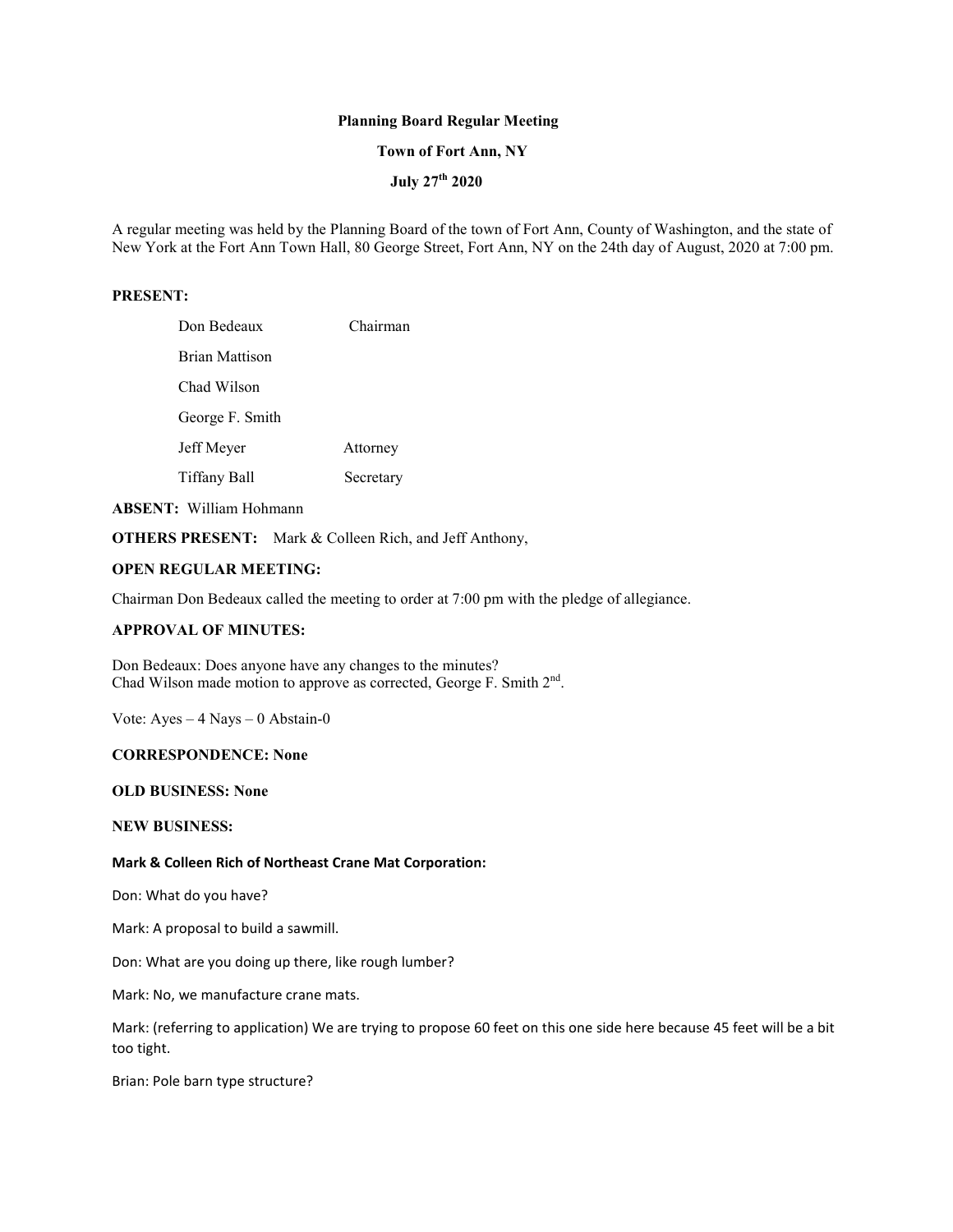Mark: Yes, all except this one, it will have concrete etc.

Don: Jeff, will he still have to go to the state for that to tell him what he is doing?

Jeff: It is good practice to do so, to go to the county and just confirm it's okay to do that.

Brian M.: Where is your closest permanent resident?

Colleen: They are about a mile and a half to two miles further North.

George: This looks like quite a production. How many people are you looking to employ?

Colleen: During full production we are hoping to have a crew of 8 or 9.

Brian: Motion to move to Public Hearing in August, Chad 2<sup>nd</sup>.

Ayes – 4 Nays – 0 Abstain – 0

## **Jeff Anthony of Studio A Representing Jeff Edwards:**

Jeff A.: We represent Jeff & Lisa Edwards and they own a parcel off of Whipple Way. Our application is to create a subdivision and there is no new construction proposed for this subdivision. There are 4 lots, lot 1 is occupied by a single family dwelling built in 2018, they gifted it to 1 of their children. The pain parcel is lot 2 which is 13 acres that will remain in Jeff & Lisa's ownership where they have their single family home and other buildings, lot 3 is 2 acres and 4 is 1.1 acres that they are looking to have kept forever wild and deeded to a land conservancy. The Adirondack Park Agency reviewed and on 6/21/20 they issued a permit but to summarize, the conditions are that there will be no new construction allowed on lot 1 or 2 without further agency approval.

Don: What did you say about the big lot?

Jeff A.: That is lot 2 and will remain in Jeff & Lisa Edwards ownership as part of their estate. There will be an easement allowed for sewage waste treatment for lots 1 & 2.

Chad: So currently lot 3 and 4 already exist or are they being created?

Jeff A.: They are being created.

George: Why are they being created?

Jeff A.: For purposes of donating to a land conservancy and I believe it is set up at 2 parcels for tax purposes.

Jeff A.: I have an inventory of building on lot 1 & 2, if needed.

Brian: Whipple Way is a private road or public road?

Jeff A.: It is a private road, and all other owners have easements granted to them for right of passage.

Jeff A.: I also have a letter from Dickinson's stating that the sewer system is capable of handling much more waste than what is currently utilized for lots 1 & 2.

Chad: What is this 40 foot easement?

Jeff A.: That was an error and the surveyor removed it.

Chad: Then I would ask that we have a current map because the side notes said "not all improvements are shown."

Don: Any other questions guys?